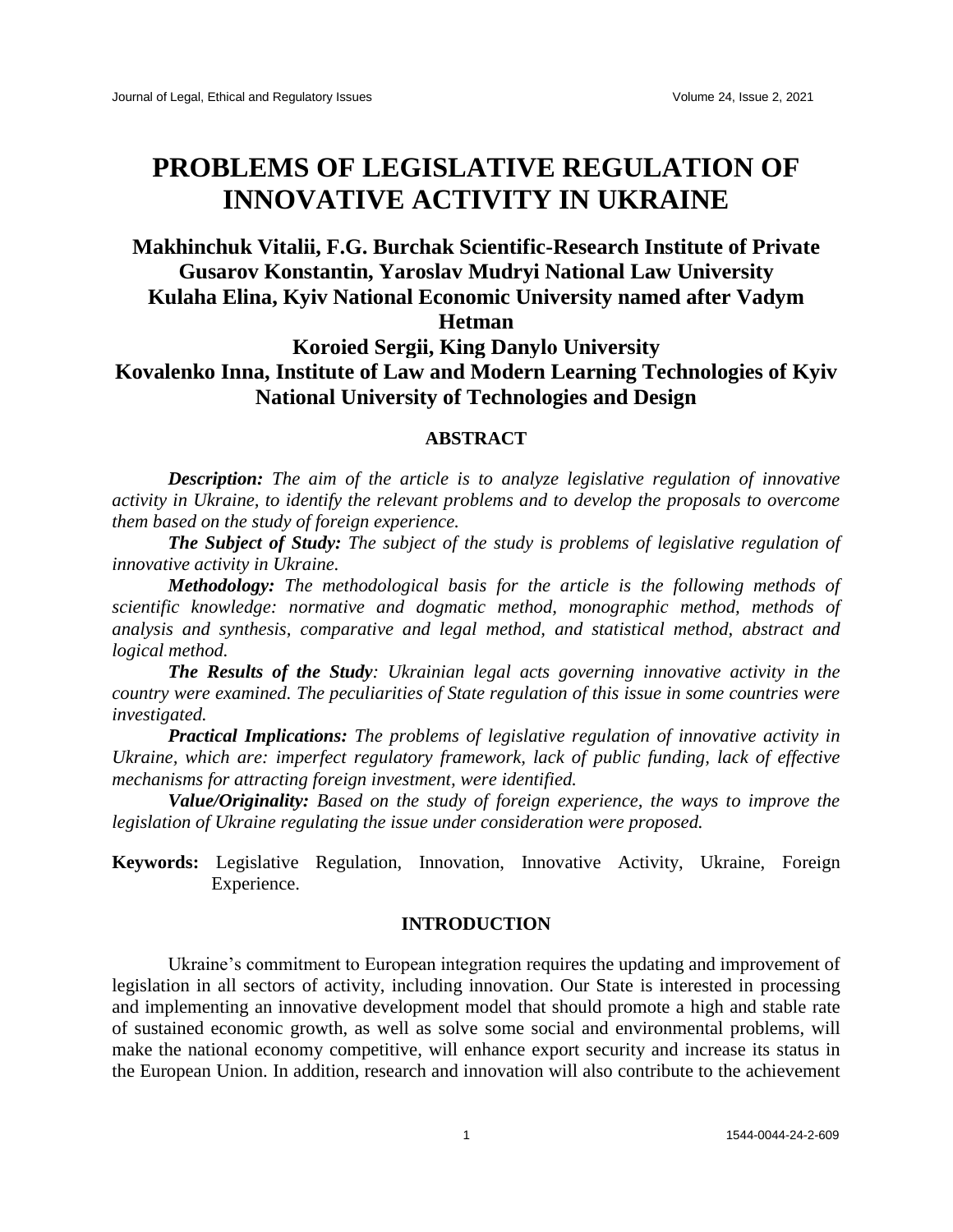of the Sustainable Development Goals 2030 (UN), which Ukraine has acceded to, since the industrialization of Ukraine and the introduction of innovative technologies in production are necessary for the sustainable growth of the national economy and its structure optimization.

Nowadays, however, this sector faces a number of challenges. These include inadequate regulatory frameworks, insufficient public funding and the absence of effective mechanisms to attract foreign investment. In 2019, according to the Global Innovation Index, Ukraine lost 4 positions and ranked 47<sup>th</sup> among 129 economies of the world. The 80 indicators provide a complete picture of innovative development, including a review of the political, educational, infrastructure and business situation (Ministry of Education and Science of Ukraine, 2020).

Therefore, the aim of the article is to analyse the legislative regulation of innovation in Ukraine, to identify relevant problems and develop proposals to overcome them based on the study of foreign experience.

#### **MATERIALS AND METHODS**

In order to achieve the aim of the Article, the following methods of scientific knowledge are used: normative and dogmatic method was applied when analysing legal acts regulating innovative activity in Ukraine. Monographic method helped in the study of world experience of State regulation of innovative activity in different countries. The methods of analysis and synthesis enabled to assess the effectiveness of mechanisms for State support of innovation in Ukraine. Comparative and legal method allowed comparing the peculiarities of State regulation of innovative activity in different countries. Statistical method was useful when considering the current state of innovative activity in Ukraine. Abstract and logical method was used to formulate the relevant conclusions and suggestions.

The scientific and theoretical basis for the Article is general theoretical works, which highlight the fundamental provisions of the theory of innovative activity. The normative basis for the work is the Constitution of Ukraine, legislative acts of the Verkhovna Rada of Ukraine, acts of the President of Ukraine, regulations of the Cabinet of Ministers of Ukraine governing the issues of innovative activity and innovative development. The empirical basis for the study is the data of the State Statistics Service of Ukraine, the Ministry of Education and Science of Ukraine, monographs and articles of the scholars of various branches of law, the results of the authors' own researches.

#### **RESULTS AND DISCUSSION**

The current legal and regulatory framework (laws, Presidential decrees, by-laws in the form of Government resolutions, orders issued by central executive authorities, etc.) for scientific, technical and innovative activities comprises about 200 documents.

In particular, national innovation legislation includes provisions of the Constitution of Ukraine, the Commercial Code, the Law of Ukraine "*On innovative activity*", the Law of Ukraine "*On priority areas of innovative activity in Ukraine*", the Law of Ukraine "*On investment activity*", and the Law of Ukraine "*On scientific and scientific and technical activity*", the Law of Ukraine "*On the special mode of innovative activity of technology parks*" and other legal regulations defining the legal, economic and organizational principles of the State regulatory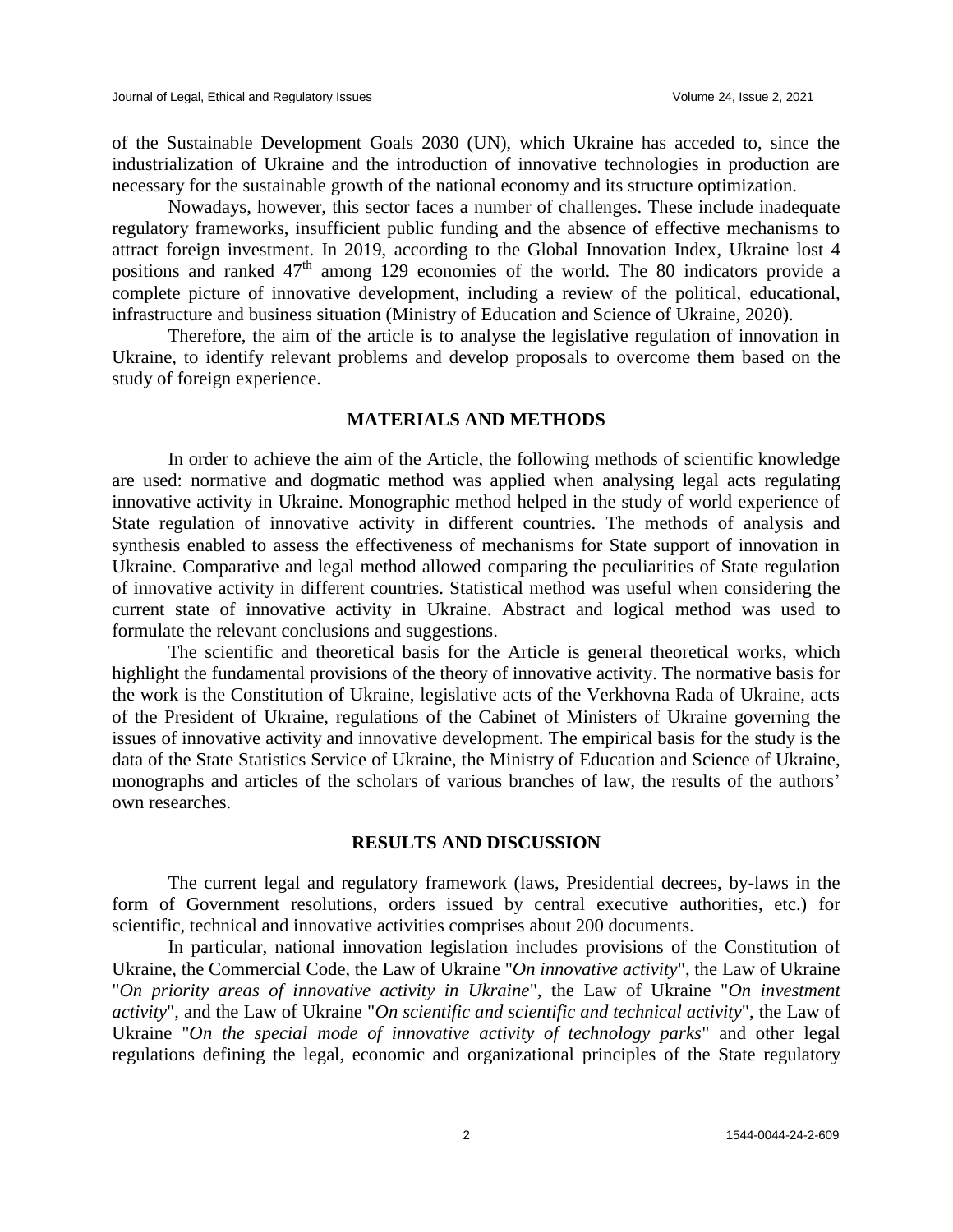framework for innovation activity in Ukraine, determining forms of State innovation promotion processes and aimed at supporting the innovative development of the Ukrainian economy.

The Constitution of Ukraine (Law of Ukraine, 1996) is at the top of the hierarchy of these legal regulations, Article 54 thereof guarantees citizens the freedom of scientific and technical as well as other forms of creativity, the protection of intellectual property and their copyright. The State promotes the development of science and scientific relations between Ukraine and the international community.

In addition to the Constitution of Ukraine, provisions on innovation are in numerous acts of various branches of legislation. They can be divided into two groups.

The first group includes legal regulations that determine the framework for public innovation policy. For example, this is the Law of Ukraine "*On scientific and technical activity*" (Law of Ukraine, 2015). It provides the legal, organizational and financial framework for the functioning and development of scientific, scientific and technical activities and creates the conditions for scientific, scientific and technical activities, for meeting the needs of society and the State for technological development through the interaction of education, science, business and power.

Moreover, this group includes the Concept of scientific and technological and innovative development of Ukraine (Resolution of the Verkhovna Rada of Ukraine, 1999). The Concept provides for the main goals, priority areas and principles of the national science and technology policy, mechanisms for accelerated innovation development, guidelines for the structural processing of scientific and technological potential and its resources. It provides for the framework for relationship between the State and scientific and technological actors, based on the need for priority public support for science, technology and innovation as a source of economic growth, part of the national culture, education and the sector of citizens' intellectual potential realization. The Concept is intended for the period of the economy stabilization and achievement of its permanent development.

Special legal regulations on innovation activities in Ukraine are:

The Law of Ukraine "*On innovative activity*" (Law of Ukraine, 2002) provides for the legal, economic and organizational bases of the State regulatory framework for innovation in Ukraine establishes the forms of State innovation promotion processes and is aimed at supporting the innovative development of the Ukrainian economy. According to the definition provided in this Law, innovation is an activity aimed at using and commercializing the results of research and development and predetermines the entry of new competitive goods and services into the market.

The Law of Ukraine "*On investment activity*" (Law of Ukraine, 1991) provides for the general legal, economic and social conditions for investment activity in Ukraine. It is aimed at ensuring equal protection of the rights, interests and property of investment actors regardless of the form of ownership, as well as effective investment in the economy of Ukraine, development of international economic cooperation and integration. Article 3 of the Law stipulates that innovation is a set of activities aimed at the processing, introduction, dissemination and realization of innovations for commercial and/or social impact by means of investments in innovation objects.

The Law of Ukraine "*On priority areas of innovative activity in Ukraine*" (Law of Ukraine, 2011) is aimed at an innovative model of economic development by focussing the resources of the State on priority areas of scientific and technical renewal of production, by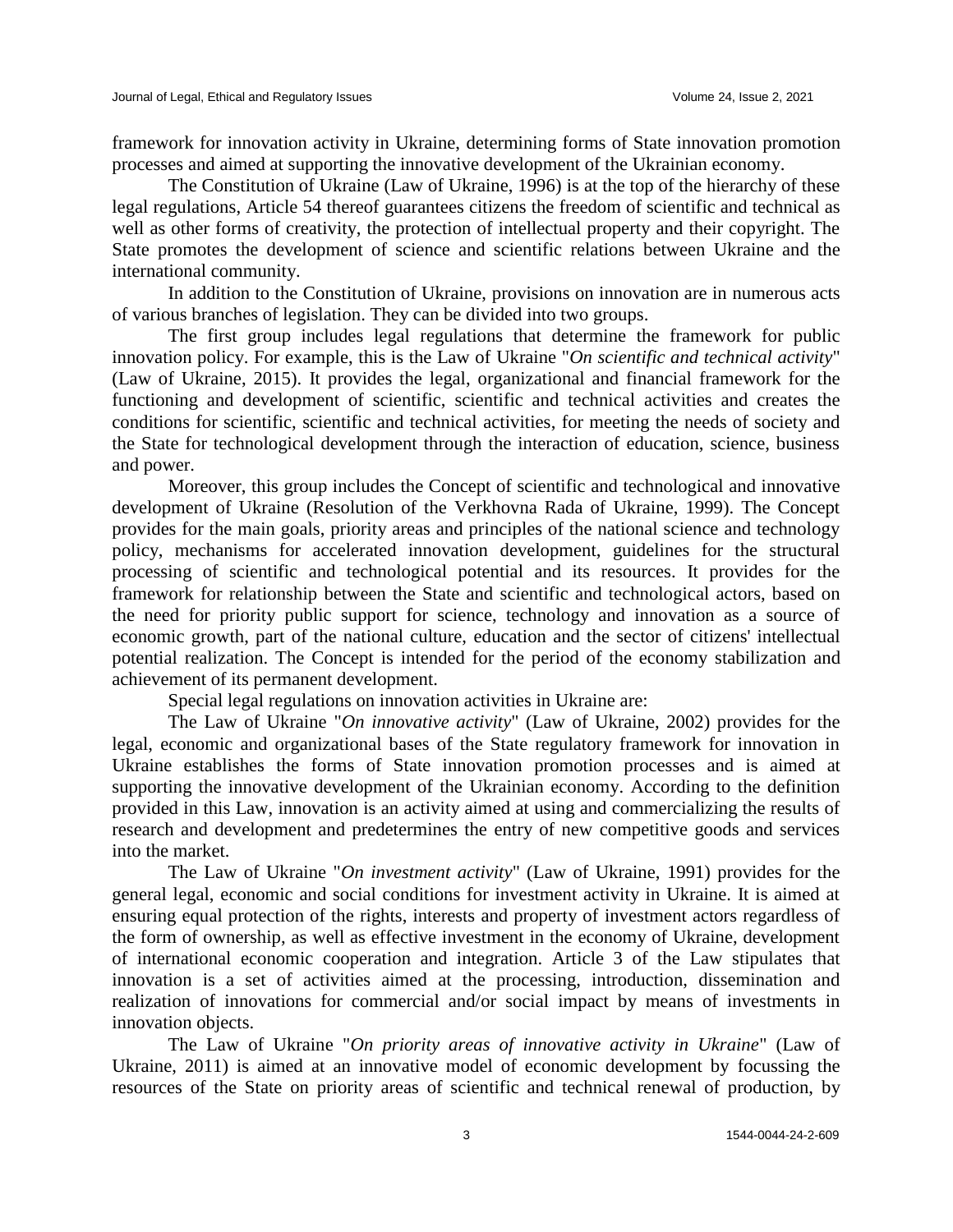improving the competitiveness of domestic products in domestic and foreign markets. The priority areas of innovation in Ukraine require the executive authorities at all levels to establish a regime for the greatest possible promotion of activities aimed at implementing the relevant priority areas and to focus financial and economic, as well as intellectual, resources on them.

The Law of Ukraine "*On the special mode of innovative activity of technology parks*" (Law of Ukraine, 1999), provides for the legal and economic framework for initiating and functioning of a special mode of investment and innovation activities of technological parks.

The Law of Ukraine "*On State targeted programmes*" (Law of Ukraine, 2004) establishes the bases for the development, approval and implementation of State targeted programmes. The State targeted programme is a set of interrelated tasks and activities aimed at solving the most important problems of the development of the State, individual sectors of the economy or administrative and territorial units; implemented by involving the funds of the State budget of Ukraine and agreed upon in terms of implementation, executors and resources. State targeted programmes are grouped into national programmes for economic, scientific and technical, social, national and cultural development, environmental protection and other programmes aimed at solving individual problems of economic and social development, as well as problems of development of individual branches of economy and administrative-territorial units requiring State support.

The Commercial Code of Ukraine (Law of Ukraine, 2003) considers the innovative activity only in the field of business and defines it as the activity of participants in economic relations, carried out on the basis of investments for long-term scientific and technical programmes with long payback periods and of new scientific advances in production and other sectors of public life (Article 325).

The second group of legal regulations is those considering innovations, science, technology and innovative activity only as part of the functioning of the country's social and economic problems. This group includes the Laws of Ukraine "*On the special mode of innovative activity of technology parks*", "*On priority areas of innovative activity in Ukraine*", the Resolutions of the Cabinet of Ministers of Ukraine on implementing these laws, as well as other legal regulations on certain aspects of innovation.

Therefore, the legislation governing innovation in Ukraine is extensive and fragmented. This issue is regulated by a large number of different legal instruments, often contradictory rather than complementary. In addition, most provisions are only declaratory and, although progressive, they have not been implemented.

According to the State Statistics Committee, the imperfect legislative framework is almost 40% of all reasons hindering innovation (State Statistics Service of Ukraine, 2020). This is the reason for the pervasive practice of ignoring legislation or suspending articles of laws relating to the financing and promotion of science, technology and innovation. For example, such neglect exists even on the part of the State, since the actual financing of scientific and technical activities from the State budget of Ukraine over the past five years has not exceeded 0.4% of GDP, while Article 34 of the Law "*On scientific and scientific and technical activity*" provides 1.7%. The proportion of targeted programme funding for research does not exceed 10% of the total expenditure on science, while 30% are prescribed by law (Stoliarchuk, 2011).

Furthermore, the current legal and regulatory framework is not fully in line with the knowledge economy. There is still a lack of a sufficiently effective legal framework for the protection of intellectual property rights, the operation of venture capital as a market-based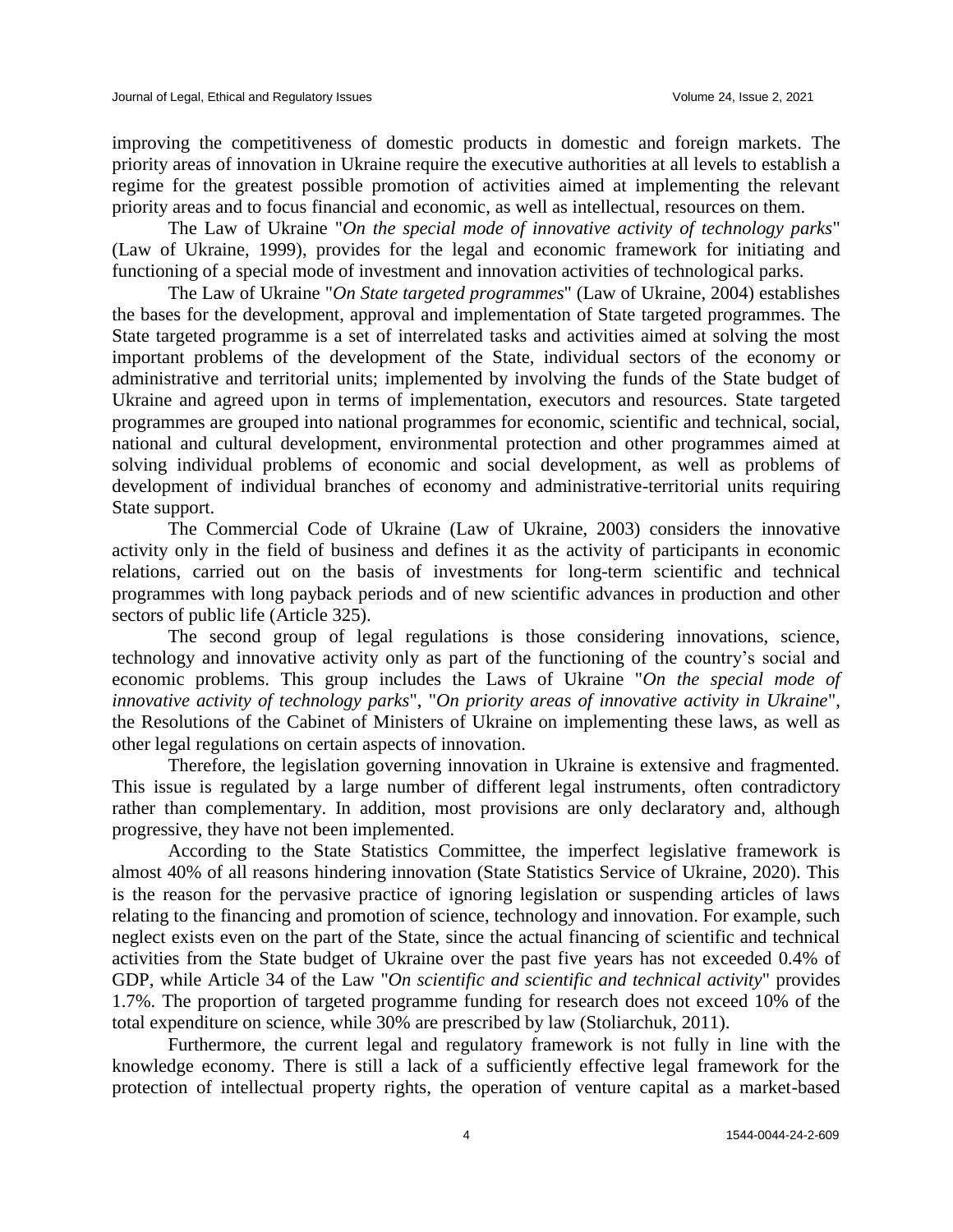institution; the procedures for individual innovation actors are unreasonably complex. Moreover, the criteria for the innovation of projects and the distinction between investment and innovation projects are not established by law. The issues of objective expertise and the competitive basis for the budgetary financing of scientific, scientific and technical, and innovative programmes and projects are insufficiently regulated. For example, the Law of Ukraine "*On State targeted programmes*" provides for obligatory State expertise of State targeted programmes' projects according to the provisions of the law, which do not exist (Zhovnirchyk, 2012).

In addition, the scattered powers of the various bodies coordinating the work of the sector, as well as the low level of State funding, are challenges to the legislative regulation of innovative activity.

With regard to the first issue, in 25 years of reforms, an effective system of public investment management has not been provided. Relevant public authorities have been established, organized and dissolved, but a sound investment base for investment growth has not been founded. Nowadays, public investment management in Ukraine is carried out at the national and regional levels by various public authorities, from the Verkhovna Rada to local government bodies; each of which is authorised to implement investment policy specifically. Their involvement in investment management processes is conditioned by the functions they perform in the overall system of economic management (Fedorchak, 2017).

With regard to insufficient innovation funding, it is worth mentioning that in 2019, 29,536.7 million UAH went to this sector, that is 5% of the total funds allocated by all actors to innovation. In 2018 and 2017, the budget was even lower, 21,036.7 million UAH (4%) and 14,324.6 million UAH (3.5%) respectively.

Most of the financing for innovation, about 88%, came from enterprises. Six enterprises (3.9%) received funds from the State budget, and three enterprises (0.3%) received funds from foreign investors. In 2019, 782 Ukrainian enterprises involved in innovation activities. Of these, 13.8% initiated innovation, such as products and/or processes. In comparison, twice as many enterprises, 1,758, involved in innovation activities in 2012, but 13.6% initiated innovations (Ministry of Education and Science of Ukraine, 2020).

In contrast, Germany spent 15.8 billion euros on innovation in 2016, about 2.9% of the country's gross domestic product. Moreover, funding for this sector increased by 75% between 2005 and 2016 in this country. In 2018, Poland financed 24.1% of innovation research from the State budget, and in the Czech Republic the level of budget support for innovation was 10.5%. In the United States, the federal government's share of the USD 133 billion spent on innovation is almost half, 49.3% (Lihuzova et al., 2017).

In addition, Ukraine does not use incentive and promotion mechanisms such as subsidies, grants, subventions, concessional loans, enshrined in legislation and actively applied in most advanced countries of the world.

For example, in Great Britain, which is one of the leaders in scientific and innovative development in Europe, the number of new patents registered each year is increasing, and venture capital companies are being actively established, and granted significant concessions on:

<sup>1.</sup> Income tax relief;

<sup>2.</sup> Insurance of funds provided to venture capital companies by the State;

<sup>3.</sup> Reimbursement of innovation cost according to public programmes to subsidize small innovative firms;

<sup>4.</sup> Any amount of relief for the cost of products (services) and R&D expenditure.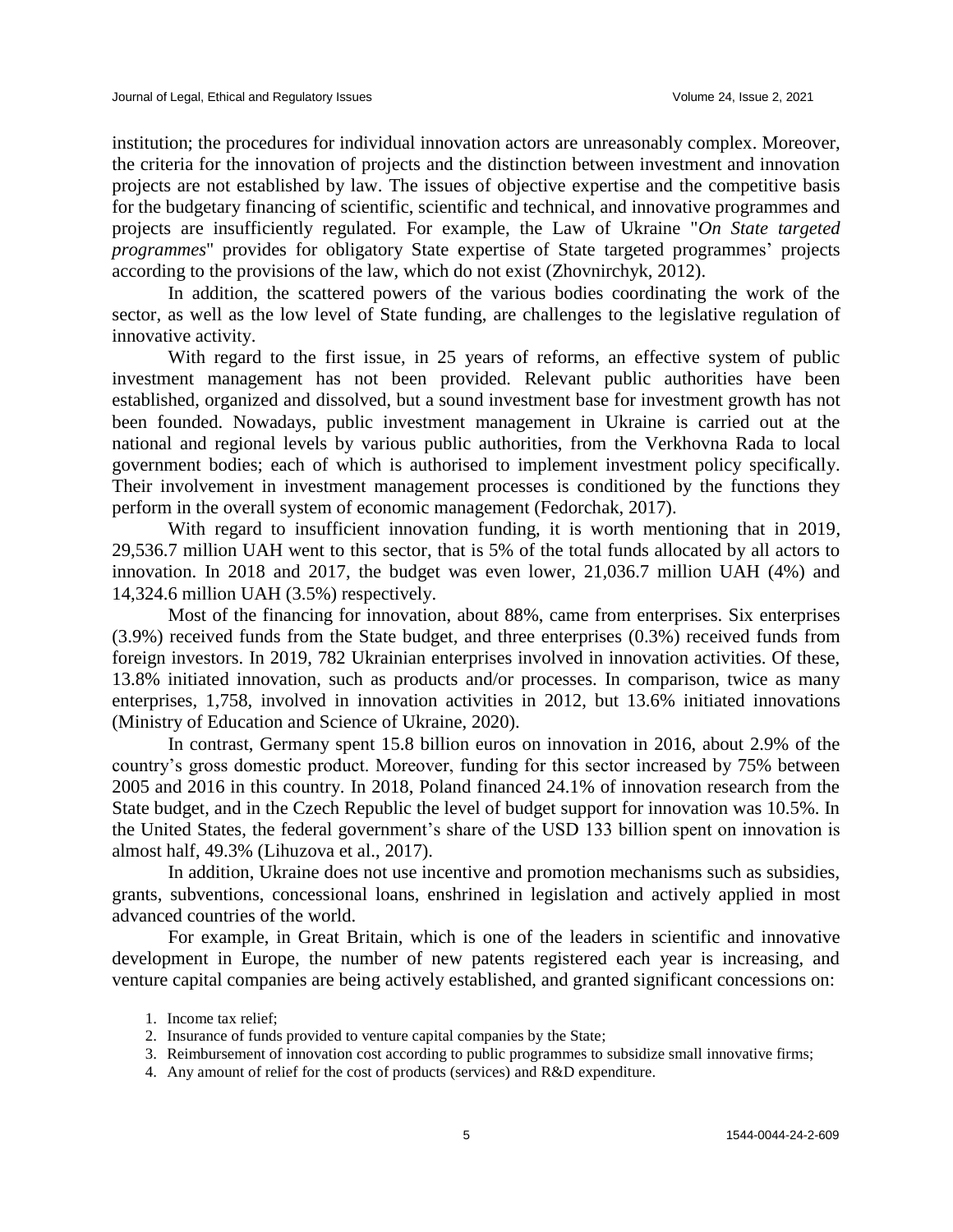- 5. In Germany, enterprises that initiate and carry out innovative activities enjoy the most favourable conditions for innovation:
- 6. Targeted subsidies provision to enterprises, mastering new technology;
- 7. Grants provision for raising the qualifications of research staff for up to three years;
- 8. The US supports enterprises that initiate and implement innovation by:
- 9. Soft loans provision to firms (up to 50% of the funds invested by the owner of the firm) with annual sales not exceeding 300 million euros, if they invest in the enterprise modernization, the development of new products and the rational use of energy;
- 10. Soft loans provision, up to 100,000 euros, to small and medium-sized enterprises entering into industrial cooperation with other firms.
- 11.The US supports enterprises that initiate and implement innovation by:
- 12.Tax relief for R&D firms up to 20% of the increase in R&D expenditure over the annual average of previous years;
- 13.Tax relief for up to 20% of companies' expenditure on basic research materials contracted by universities;
- 14. Deduction from taxable income of the scientific equipment cost that companies provide free to universities and research organizations;
- 15. Preferential treatment of depreciation;
- 16.Investment tax credit provision, namely income tax reduction from 6% up to 10% of the total investments in equipment (Dmytriv, 2014).

In Italy, the task of stimulating scientific, technical and innovative activities is fully performed by the State, but it does not abolish the benefits that previously existed in scientific organizations. From the wide arsenal of the actions carried out in the area of the State stimulation of scientific and technical and innovative activity, the following are the most important:

- 1. Tax incentives;
- 2. Incentives through depreciation policy (independent mechanism);
- 3. Direct budget subsidies to companies developing new types of products;
- 4. The possibility of obtaining an investment tax credit.

The main principle of the Italian innovation system is that tax benefits are provided not to scientific organizations, but to the companies and investors that meet the demand for research and innovation. The advantage of tax support is that it is provided not in advance, but for real innovation.

In order to stimulate innovation, as well as expand and strengthen the existing base for research and development in France, there is an extensive system of benefits:

- 1. Tax credit for the increase in R&D expenditures in the amount of 25% increase in the company's R&D expenditures compared to the level of the previous year;
- 2. Funds invested in risky projects are not taxed;
- 3. Preferential tax for new companies;
- 4. Providing State subsidies to organizations conducting research work under contracts up to 50% of the amount of costs for work commissioned by small and medium enterprises;
- 5. Providing subsidies to small and medium enterprises up to 50% of the cost of hiring research staff (up to 175 thousand euros per year) (Dmytriv, 2014).

### **CONCLUSION**

Therefore, despite the priority of innovation development, currently, our State faces many challenges in this field. A range of legal regulations have provisions on innovative activity, but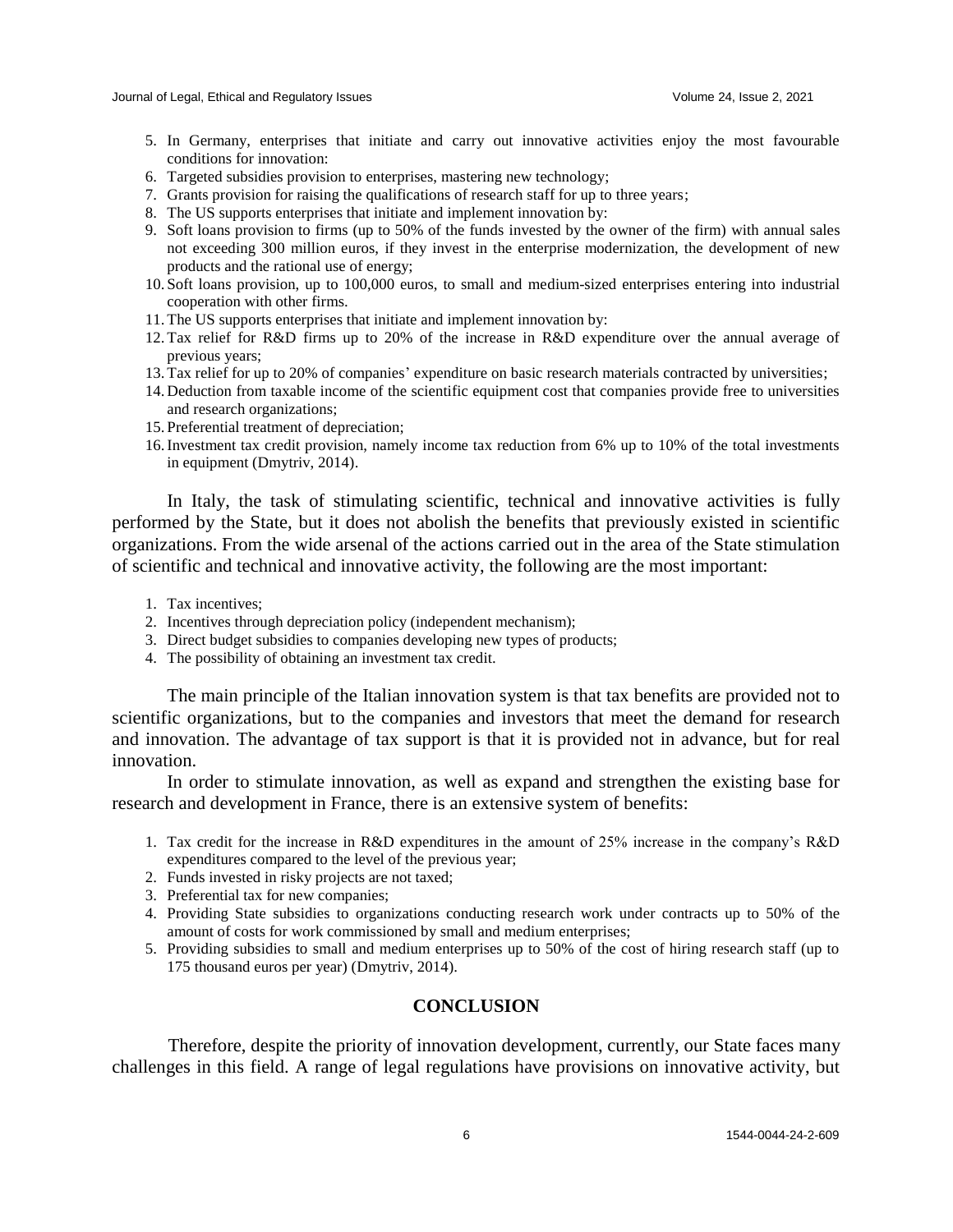they are fragmented and contradictory. Moreover, most provisions are only declaratory and, although progressive, they have not been implemented.

There is still a lack of a sufficiently effective legal framework for the protection of intellectual property rights, the operation of venture capital as a market-based institution; the procedures for individual innovation actors are unreasonably complex.

In addition, the scattered powers of the various bodies coordinating the performance of the sector, as well as the low level of State funding, the lack of innovation incentive and promotion mechanisms, actively applied in most advanced countries of the world, are challenges to the legislative regulation of innovative activity. In addition, the scattered powers of the various bodies coordinating the work of the sector, as well as the low level of State funding, are challenges to the legislative regulation of innovative activity.

"*Operational*" legal regulations in this sector require to be brought into line with European standards. The adoption of new laws would be redundant, as Ukraine has already had a large number of laws in force, and their increase could lead to even more disorder and imbalance.

On the contrary, our country's priorities in this sector are:

- 1. Improvement of the legal and regulatory framework for innovation and investment;
- 2. Consolidation of the efforts of legislators and the governmental, scientific and business sectors of society in the best and comprehensive solution of the methodological, strategic and tactical problems relating to processing of a national innovation and investment system;
- 3. Processing of a strategy for the innovative and investment development of Ukraine in the face of the challenges of globalization enabling to open up prospects for initiating an innovative model of the country's development and to ensure its competitiveness;
- 4. Development of an effective financial strategy to support innovation;
- 5. Creation of attractive conditions for innovators, promotion of innovative activity of entrepreneurship.

#### **REFERENCES**

- Dmytriv, V. (2014). *Global experience of financial regulation of the investment-innovative activities: Effective Economy.* Retrieved from http://www.economy.nayka.com.ua/?op=1&z=3214
- Fedorchak, O. (2017). Institutialization of public administration of investment activity in Ukraine. *Public Administration and Local Self-Government, 4*(2), 136-148.
- Law of Ukraine. (1991). *On investment activity of September 18, no. 1560-XII.* Retrieved from https://zakon.rada.gov.ua/laws/show/1560-12#Text
- Law of Ukraine. (1996). *Commercial code of Ukraine of January 16, 2003 no. 436-IV*. Retrieved https://zakon.rada.gov.ua/laws/show/436-15#Text
- Law of Ukraine. (1996). *Constitution of Ukraine of June 28, no. 254k/96-VR*. Retrieved from https://zakon.rada.gov.ua/laws/show/254%D0%BA/96-%D0%B2%D1%80#Text
- Law of Ukraine. (2002). *On innovative activity of July 04, 2002 no. 40-IV*. Retrieved from https://zakon.rada.gov.ua/laws/show/40-15#Text
- Law of Ukraine. (2004). *On State Targeted Programmes of March 18, 2004 no. 1621-IV*. Retrieved from https://zakon.rada.gov.ua/laws/show/1621-15#Text
- Law of Ukraine. (2011). *On priority areas of innovative activity in Ukraine of September 08, 2011 no. 3715-VI.* Retrieved from https://zakon.rada.gov.ua/laws/show/3715-17#Text
- Law of Ukraine. (2015). *On scientific and scientific and technical activity of November 26, 2015 no. 848-VIII.* Retrieved from https://zakon.rada.gov.ua/laws/show/848-19#Text
- Law of Ukraine. (1999). *On the special mode of innovative activity of technology parks of July 16, 1999 no. 991- XIV*. Retrieved from https://zakon.rada.gov.ua/laws/show/991-14#Text